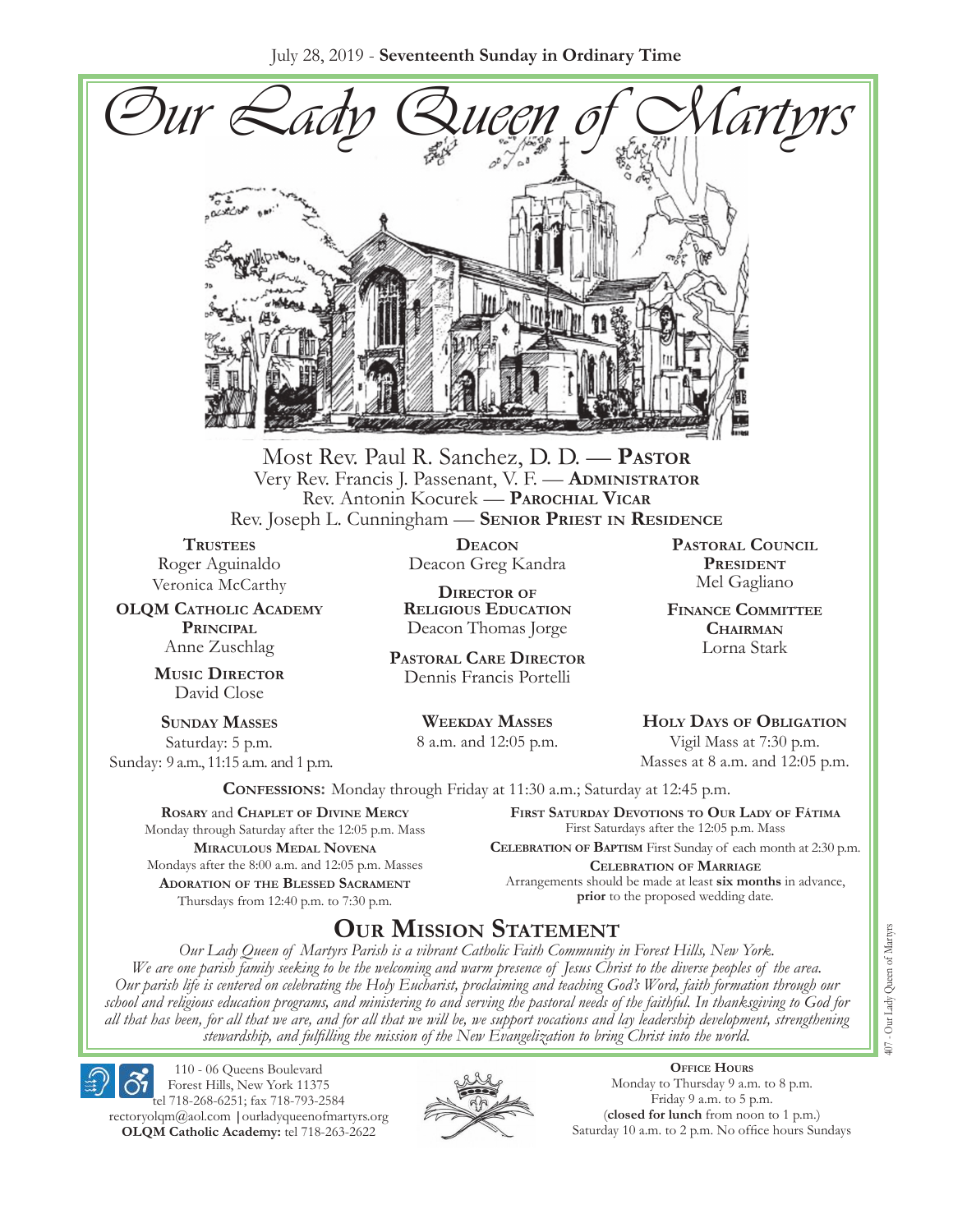### **Masses for the Week**

*Saturday, July 27* **8 a.m.** Irene Lundquist **12:05 p.m***.* Mary Rodrigues **5 p.m.** St. John Vianney Novena

*Sunday, July 28*

**9 a.m. Family Mass celebrated for the parishioners of Our Lady Queen of Martyrs** *Children's Liturgy of the Word* 

> *Monday, July 29* **Saint Martha**

**8 a.m.** Francesca Pacchiano **12:05 p.m.** In Thanksgiving

*Tuesday, July 30* **Saint Peter Chrysologus 8 a.m.** Salvatore Ferreri **12:05 p.m***.* John Dobrenko

*Wednesday, July 31* **Saint Ignatius of Loyola 8 a.m.** Ita Herity **12:05 p.m.** Winifred Griffin

*Thursday, August 1* **Saint Alphonsus Liguori 8 a.m.** Huguette Butler **12:05 p.m.** Barbara Smart

*Friday, August 2* **Saints Eusebius of Vercelli Saint Peter Julian Eymard 8 a.m.** Souls in Purgatory **12:05 p.m***.* Angel Linares

*Saturday, August 3* **8 a.m.** Souls in Purgatory **12:05 p.m***.* Thomas Trott **5 p.m.** Therese Lherrison

Blanche Aeppli, Svetiana Abramova, Augusto F. Alvarez, Daniel Alvarez, Aldo Arcomano, Alexander Berardino, Elba Camacho, Shana Clemente, Maria Comacho, Mary Ann Cornell, Irene Cucurella, Fr. Joseph Cunningham, Tracy Cuva, Joan Donnelly, Baby Luka Dudashvili, Daniel Garcia Sr., Stephanie Feldman, Alice Fromer, Pat Gmerek, Sean Harrison, Robert Heyer, René Hojilla, Michael H. Jordan, Anncarol Macho, Carmen Leon Marin, Liz Maryon, Artur Mavashev, Louie Mavashev, Marina Mavashev, Anthony Mendola, Veronica Nissan, Maria Ojeda, Richard O'Keeffe, Connie Panaralla, Clara Patoff, Grace Plank, Maureen Piatt, Nancy Piotrowski, Veronica Pulanski, Scott Salbo, Dr. Anthony Sarro, Scaturro family, Steven Strumpf, Wong Wai Suet, John Taddeo, Chris Townley, Maria Viesta, Brittany Zaita—**and all parishioners currently in nursing homes, hospitals or confined to their homes**

**ABOUT OUR SICK LIST:** Because of space constraints we must periodically update our sick list. Names will be removed after three (3) months, unless our office is notified. Thank you for understanding.

## **Main Events of the Week**

*Sunday, July 28* **2:30 p.m.,** *rectory:* **Baptism Instruction**

> *Thursday, August 1* **After 12:05 p.m. Mass,** *church:*  **Exposition and Adoration of the Blessed Sacrament**

**2:30 p.m.,** *nursing home:*  **Forest Hills Nursing Home Mass**

**7:30 p.m.** *church:* **Benediction**

*Friday, August 2* **7:30 p.m.,** *rectory (enter through glass door off 72nd Road):* **Charismatic Prayer Group meeting**

*Rectory = main meeting room (lower level)*

*UPCOMING: Thursday, August 15* Holy Day of Obligation Assumption of the Blessed Virgin Mary Vigil Mass on August 14th at 7:30 p.m. Holy Day Masses at 8 a.m. and 12:05 p.m.



# **Remember Our Sick Remember Our Deceased**

Saundra Hollingsworth Angela Margiotta Jaime Perdomo Florence Read Eda Santorelli

Ruth Sarmiento Hernando Segura Irene Vaccaro Grace Watt

#### **We pray for the men and women of our Armed Forces serving in the U.S. and abroad**

Eric Böhm, Sergio Borrero, Thaddeus Buenaventura, Ricardo Cantillo, Bobby DiTroia, Armando Fellin, Andrew Gonzalez, A. Jay James, William (Will) Klos, Michael Le Floch, Louis Mannino, Jean-Marc Moïse, Brian Quinn, Justin Pabse, Adam Rearick, Rodney Ross, McNeely Royal, Victoria Tissler-Bacca, Charles Torres, Jose J. Vaz, Mollie Rae Whitley, William Youssef, Phillip Whitley, Jeff Zabala. **Please pray for all who risk their lives for our safety, including police, fire, corrections and military personnel.**

407 - Our Lady Queen of Martyrs Our Lady  $\overline{407}$  .

WELCOME! Sound-enhancing assistive listening device is available if you have trouble hearing during Mass. Please visit the sacristy for information. If a disability makes it difficult for you to fully participate at Mass or other activities of our parish, email our **Parish Advocate for Persons with Disabilities**, Karen Mongiello, at [disabilities.olqm@gmail.com,](mailto:disabilities.olqm@gmail.com) to make your special needs known.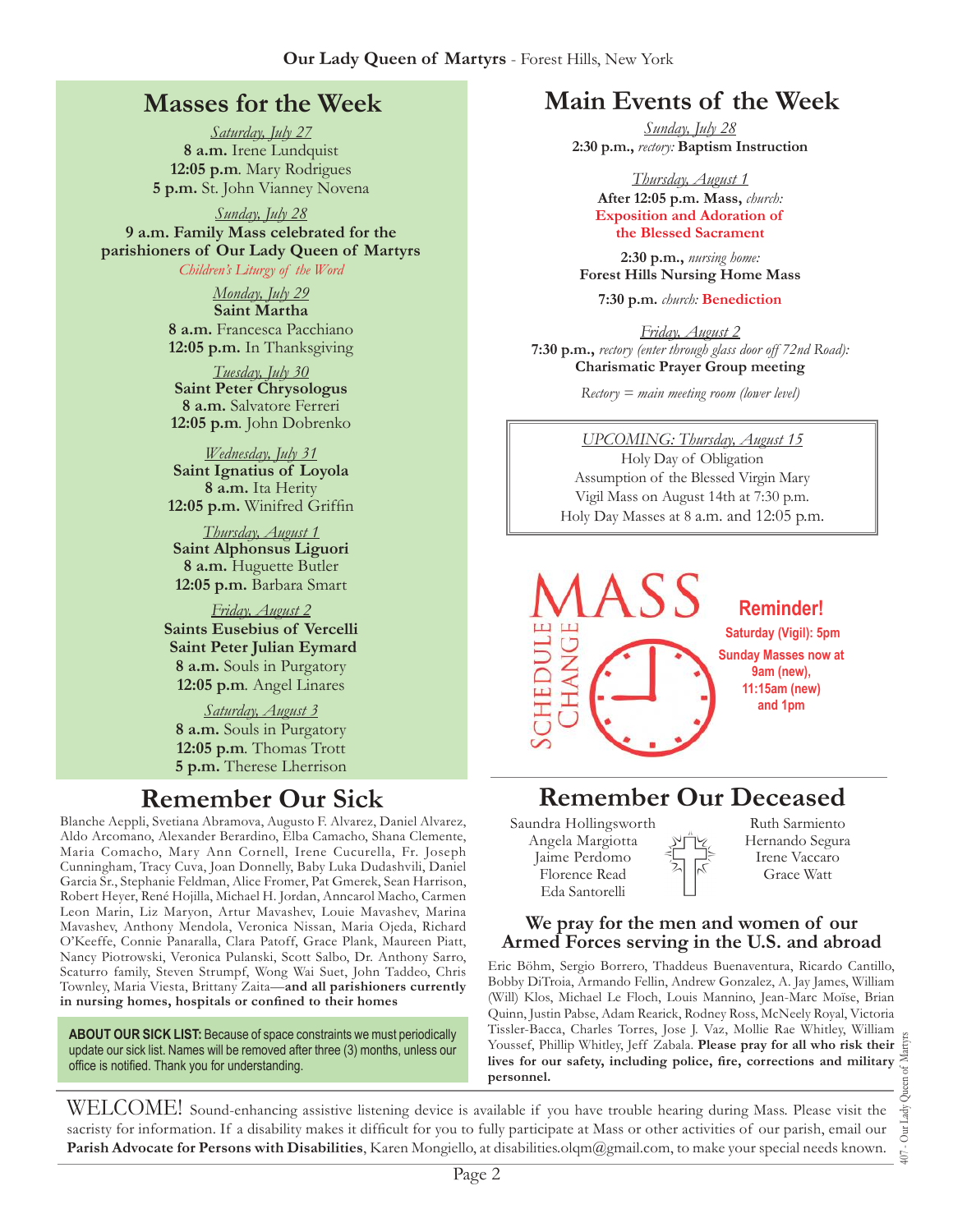# **Sunday Mass Assignments Order of Mass**

**Saturday, July 27**

*5 p.m. Celebrant:* Father Salvatore Amato

*St. John Vianney Novena Begins* 

*Lectors:* Denise Bertolotti, Sandy Singh, *Leader of Song:* Joe Annese *EMHCs:* Joseph Pollini, Yorke Mizelle

#### **Sunday, July 28**

*9 a.m.* 

*Celebrant:* Father Passenant *Lectors:* Chris Wellbrook, Judith Balasubramaniam *Leader of Song:* Warren Harding *Children's Liturgy of the Word:* Theresa Bryant

*EMHCs:* Theresa Bryant, Jack Butera, Eileen Corrado

#### *11:15 a.m.*

*Celebrant:* Bishop Sanchez *St. John Vianney Novena* 

*Lectors:* Anita Das, Johanna Fausto-DiDio *Leader of Song:* Warren Harding *EMHCs:* Jonathan Rodriguez, Joe Cardenas, Alicia Cardenas

### *1 p.m.*

*Celebrant:* Father Antonin *Lectors:* Marie O'Brien, Al Smith *Leader of Song:* Cheryl Manrique *EMHCs:* Beth Barretto, Ed Buhay

*Members of the Altar Server Society at all Sunday Masses*

**Thank you to all those who serve as ushers**

# **St. John Vianney Novena July 27 - August 4**

### **Begins at the 5 p.m. Mass**

One of the very popular traditions at our parish is to invite a jubilarian priest and a newly ordained priest from our diocese to join our annual novena prayer to Saint John Vianney. Celebrating the 5 p.m. Mass and leading us in Day 1 of the novena is **Father Salvatore Amato**, pastor emeritus of Resurrection-Ascension Parish in Rego Park, who marks his 50th anniversary as a priest this year! Each day of the novena we will ask for the intercession of the patron saint of parish priests to bless *continued on page 4*

**Seventeenth Sunday of Ordinary Time** *Cycle C*

**Entrance**

*Missal #547—*"Praise, My Soul, the King of Heaven"

**Mass Parts:** Mass of Angels and Saints *(Janco)*

**First Reading** *Missal pg. 193—*Genesis 18:20–32

**Responsorial Psalm**—Missal pg. 194

**Second Reading** *Missal pg. 194—*Colossians 2:12–14

**Gospel** *Missal pgs. 194-195—*Luke 11:1–13

**Homily**

**OFFERTORY** *Missal #342—*"God's Holy Gifts"

**Communion** Organ Meditation *Missal #363—*"I Am the Bread of Life"

**Closing Hymn** *Missal #535*—"O God Beyond All Praising"

## **Second Collections**

›› Today's second collection is for Pastoral Care. ›› Sunday, August 4, the second collection will be for our CCD and Religious Ed Programs. There is also an envelope for the maintenance of the OLQM Catholic Academy building. ›› Please use the blue envelope at any time to contribute to the Parish Endowment Fund or, at our Parish Giving portal, select Blue Envelope from the pull-down menu. Read more at ourladyqueenofmartyrs.org/blue-envelope.

# Novena Hours

Join us at the 12:05 pm. Mass, Monday through Saturday, all this week in asking St. John Vianney to pray for our priests and to pray for us. A four-page prayer program is available in church, telling the story of St. John Vianney. The novena concludes next Sunday at the 11:15 a.m. Sunday Mass with choir and newly ordained Father JohnPaul Obiaeri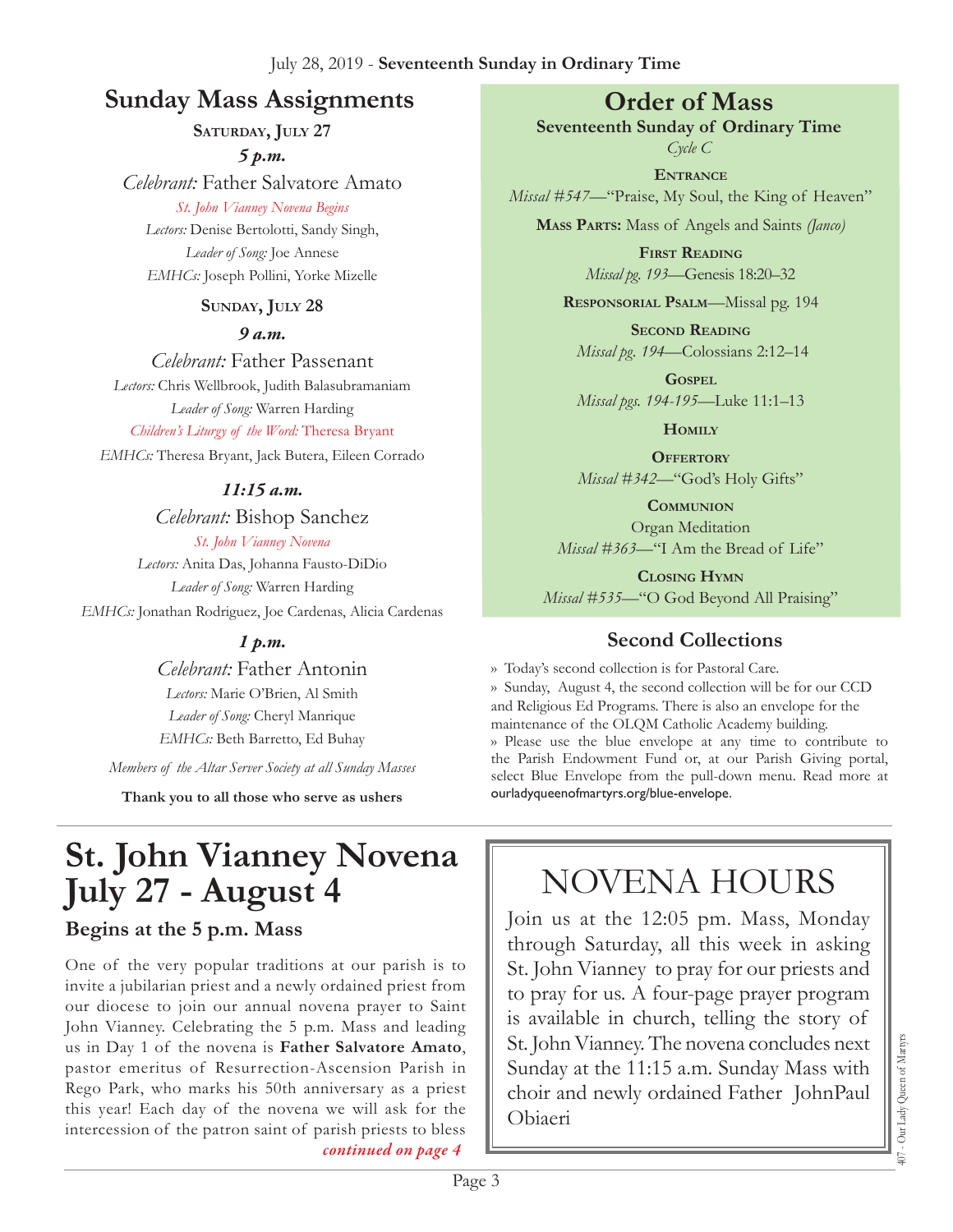#### **July 27 to August 4: St. John Vianney Novena**  *continued from previous page*



*Welcome, Father Amato!*

every church in our diocese with good priests with the longevity of service of Father Amato! A Brooklyn native, he has served at Resurrection-Ascension since 1996, including as administrator before becoming pastor in 2013. Previously he served at parishes throughout Brooklyn and Queens: St. Bernadette, Dyker Heights (1989–96); St.

Helen, Howard Beach (1983–86); St. Andrew Avellino, Flushing (1977–83), and Incarnation in Queens Village (1969–77).

Next Sunday, August 4, which is the feast day of St. John Vianney, we will conclude our novena at the 11:15 a.m. Mass with guest celebrant **Father JohnPaul Obiaeri**, who was ordained by Bishop DiMarzio on June 5. He will share his personal vocation story and offer first blessings in the Mary garden after Mass. Please give both men a warm welcome!



*Father JohnPaul will celebrate next Sunday's 11:15 a.m. Mass*

# **Make a Seminarian Your Prayer Intention This Week**

We call on each and every one of you to lend spiritual help and encouragement to the 2019–2020 class of seminarians in our diocese. Please use the prayer sign-up sheet, posted near the sacristy, and make one of the 44 seminarians your prayer intention during the St. John Vianney novena. Please also remember in your prayers all unnamed individuals discerning a priestly vocation. Thank you.

#### **RCIA Invitation**

If you know someone age 18 and older who desires to become a Catholic, it would be our privilege to help them become fully initiated into the Catholic Church. Contact Veronica McCarthy (718-268-6251, ext. 27, or olqmrcia[@gmail.com](mailto:rectoryolqm@aol.com)) for information about RCIA.

#### **Memorializing a Loved One**

If you are wishing to remember a deceased loved one or a special person with a living memorial, consider making a donation of the Wine and Hosts, Sanctuary Lamp, or Altar Flowers on a given week. An acknowledgment of your memorial will appear in the bulletin. To arrange a memorial of any kind, please call or come in person to the rectory during business hours.

# Save the Date: Sunday, August 25 **Summer Blood Drive**



FAITH & GOOD WORKS is the theme of this year's diocesan appeal to support the daily work of the Catholic church in Brooklyn and Queens. It's work that no one parish can accomplish alone. Catholic Charities; Hospital, College, and Prison Chaplains; Diocesan Vocations Office; Catholic Migration Services; Office of Faith Formation; Futures in Education Scholarship Foundation—all these programs rely on your Annual Catholic Appeal support. Making a gift is as easy as . . .

- 1. Using one of the special Annual Catholic Appeal gift envelopes you'll find near the church doors
- 2. Making a pledge from your phone by texting "ACA" to 917-336-1255
- 3. Donating online at the Catholic Foundation portal: **[www.catholicfoundationbq.org/annual-](www.catholicfoundationbq.org/annual)catholic-appeal**

#### **2019 PARISH Participation Level**

As of July 22, a total of 346 individuals/families have made an Annual Catholic Appeal pledge. We're trending upward but this number is still 19% fewer pledges than last year when 428 parishioners gave. Help us **meet or beat** that goal in participation level. If you have not yet made a gift, please consider acting today. We need everyone's involvement. Thank you.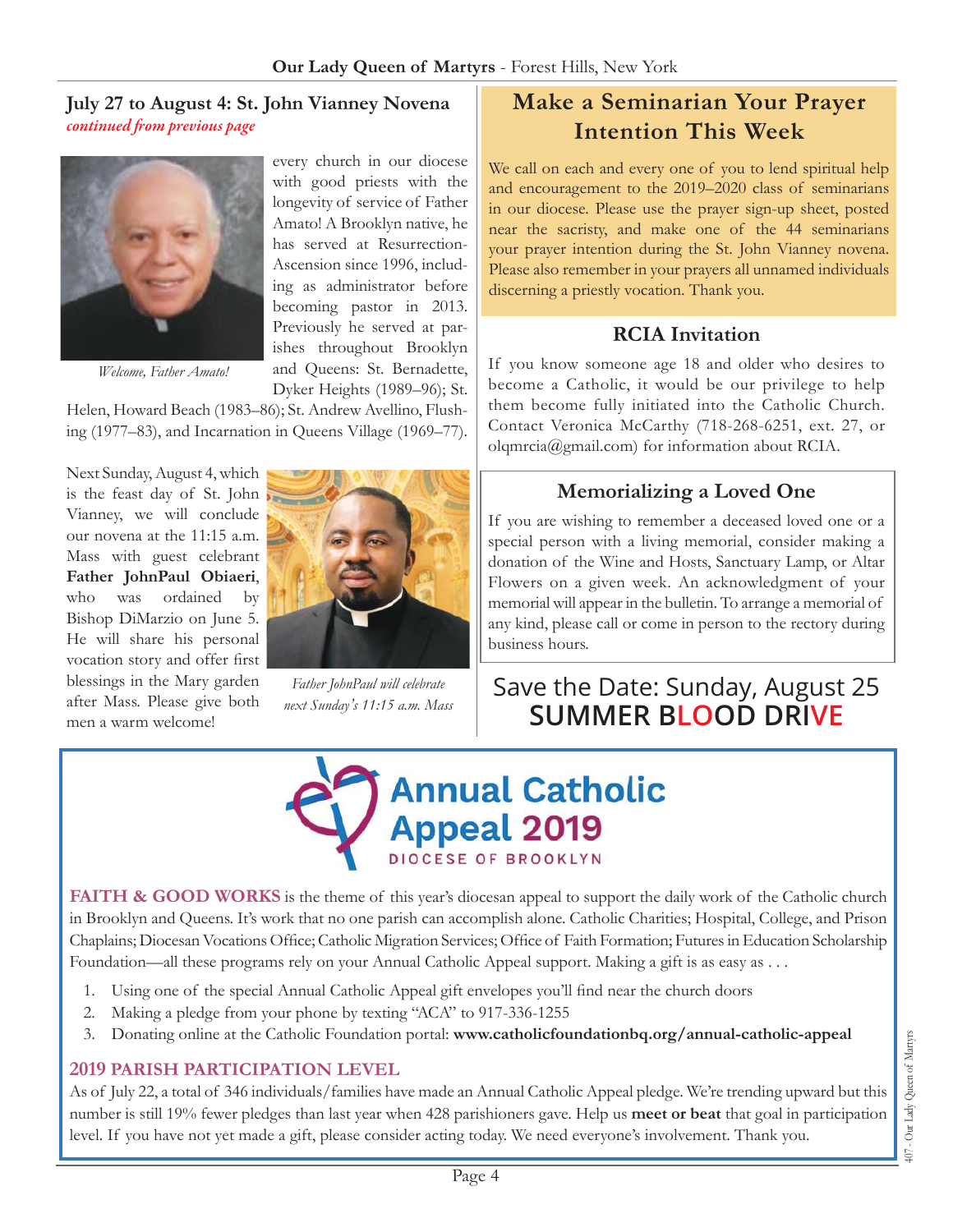# **Summer Potluck Luncheon**

*story and photos by Andy Nguyen; additional photos by Leon Volskis* 

Indeed, last Sunday, July 21st was a sweltering day. That didn't deter people from bringing in their homemade meals, caring, and friendliness to the annual potluck luncheon. A potluck at Our Lady Queens of Martyrs would not be the same without Bishop Sanchez, Father Passenant, and Deacon Greg as our absolutely joyful hosts, making this lovely event even more special.—A.N.



Visit **<ourladyqueenofmartyrs.org/photo>-gallery** for more pictures of last Sunday's potluck and other church events!

**July 21**

#### **Weekly Collections**

|                                   | $J^{\text{ULY}}$ |
|-----------------------------------|------------------|
| Candle Offerings                  | 1,313.00         |
| 1st Collection                    | 8,202.00         |
| 2nd Collection (air conditioning) | 2,551.00         |
| Online Parish Giving              | 1,155.00         |
| Mail In                           | 225.00           |
| <b>TOTAL</b>                      | 13,446.00        |
| Weekly Income Needs               | 21,250.00        |
| Surplus/(Deficit)                 | (7,804.00)       |
|                                   |                  |

*\* Amount needed weekly to meet church expenses. Figures are unaudited. NOTE: Totals do not reflect other income sources. Our goal is to cover parish expenses through higher first collections. This will ensure a fiscally sound position, without having to depend on less reliable income streams.*

Please remember the Roman Catholic Church of Our Lady Queen of Martyrs in your will and estate planning. Contact Bishop Sanchez or Father Passenant at 718-268-6251.

#### **By Email** Rectory Office: **rectoryolqm@aol.com**

Pastor's Office: pastorolqm@aol.com

Administrator's Office: admn.olqm@yahoo.com

Bulletin Subjects: olqmcomm@aol.com

OLQM Catholic Academy info@olqmca.org

Pastoral Care Office: dfport@gmail.com

Religious Education Office: olqmreled@gmail.com

RCIA Office: [olqmrcia@gmail.com](mailto:olqmrcia@gmail.com)

Deacon Greg Kandra: dcngreg@gmail.com

Disabilities Advocate: [disabilities.olqm@gmail.com](mailto:disabilities.olqm@gmail.com)

### **Contact Us**

**By Telephone** Rectory Office: **718-268-6251 Emergency** (last rites) 718-810-9788 (*after office hours)*

OLQM Catholic Academy: 718-263-2622

Religious Education Office: 718-263-0907

RCIA Office: 718-268-6251, ext. 27

OLQM Charity Outreach: 718-268-6251, ext. 43

#### **Online**

Website: www.ourladyqueenofmartyrs.org

Facebook, Twitter and Instagram: @OLQMChurch

OLQM Catholic Academy: <www.olqmca.org>